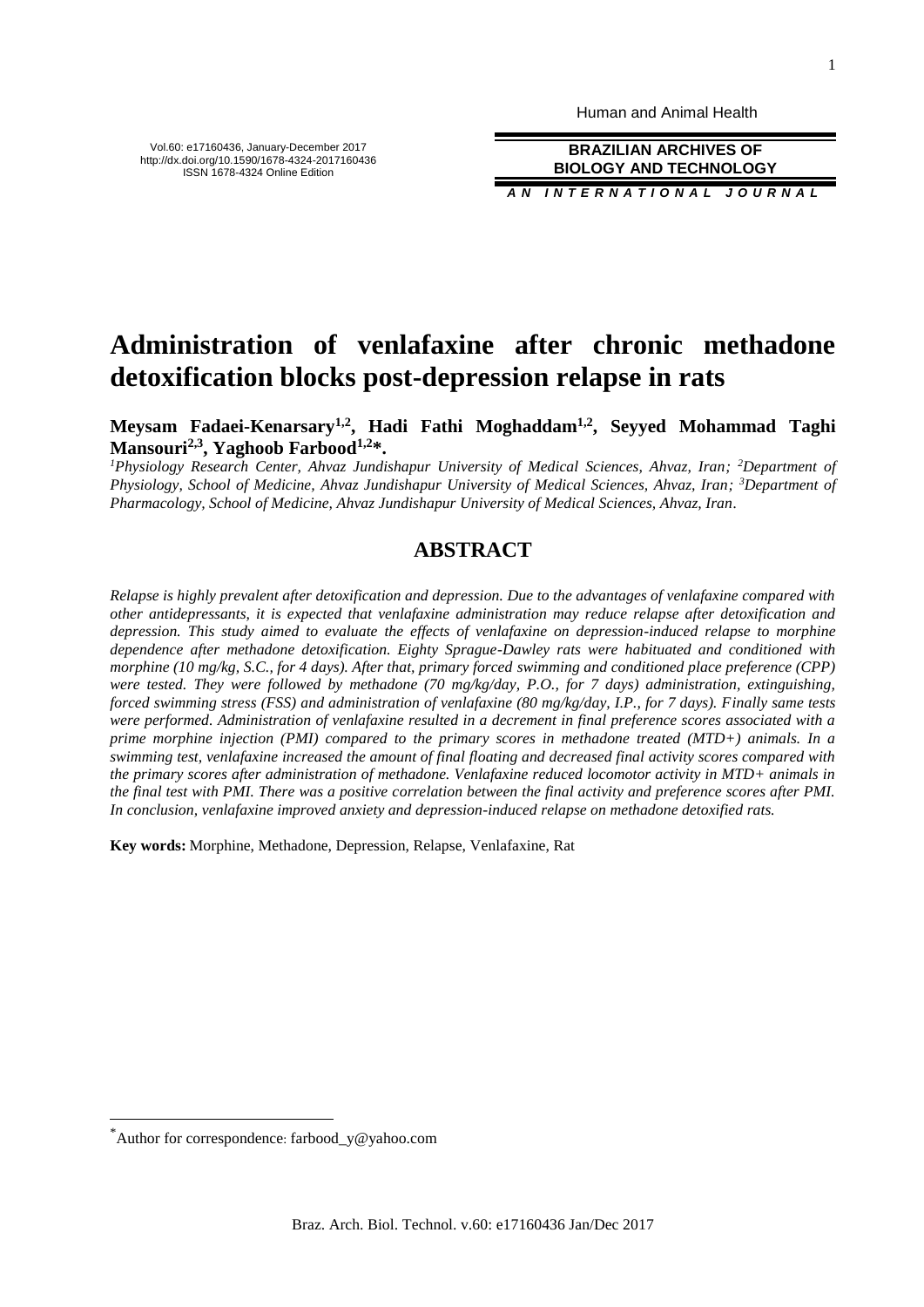## **INTRODUCTION**

High prevalence of relapse after abstinence is the most disturbing after effect of opiate dependence treatment  $\frac{1}{1}$ . In the case of opiate addiction, there are effective treatments (such as buprenorphine therapy). However, even with these treatments, opiate-use relapse probability remains high <sup>2</sup>.

Some neurobiological targets in addiction treatment included: Dopamine receptor partial agonists, modulators of γ-aminobutyric acid signalling, Corticotropin releasing factor (CRF) antagonists, non-CRF targets and Glutamate modulators  $3$ .

Different types of drugs have been shown to be effective in treatment of addiction relapse such as Naltrexone<sup>4,5</sup> (for opioids and alcohol relapse), Modafinil  $6$  and Carbetocin<sup>7</sup> (for opiate relapse), Aripiprazole<sup>5</sup>, Acamprosate<sup>8</sup> and Disulfiram<sup>9</sup> (for alcohol relapse).

Methadone therapy is usually used in licensed opioid-treatment. It has been a standard treatment for illegal opioid addicts in the past 40 years  $10$ . Methadone is a full agonist at the mu receptor  $11$ .

Fifty percent of those on methadone maintenance therapy were found to be suffering from depression <sup>12</sup>. It may be a driving force in motivating opiate-dependent individuals seek treatment  $13$ , particularly as depression is one of the prime causes of drug addiction relapse <sup>14</sup>.

Some antidepressants like Sertraline <sup>15</sup> and Venlafaxine <sup>16</sup> and substances with antidepressant activity such as Berberine <sup>17</sup> and Saffron extract <sup>18</sup> are effective in delaying or reducing addiction relapse irrespective of methadone administration.

Venlafaxine shows an attribute of selective inhibition for reuptake of norepinephrine and serotonin <sup>19</sup>. In severe depression, venlafaxine administration is an effective treatment. Also in resistant depression following treatment with a selective serotonin reuptake inhibitor (SSRI) it is a better choice than turning to another SSRI  $^{20}$ .

Animal models are used for the study of special drug related behaviors, such as initial sensitivity measured by drug-induced locomotor behavior  $2<sup>1</sup>$ .

Despite successful results for blocking opiate seeking activities  $6,7,16$ , the effect of administration of venlafaxine on post-depression relapse, depression and locomotion after chronic methadone detoxification and behavioral extinction have not been shown simultaneously. Relapse-inducing outcomes of drug-primes and acute administration of drugs are not easy to interpret. It is one of the shortcomings of a CPP version of the relapse model  $14$ .

This study aimed to determine the effects of venlafaxine on morphine relapse, depression-like behavior and locomotion post-depression (which occurred after chronic methadone administration and abstinence). Effects of morphine prime, chronic methadone (7 days) and venlafaxine (7 days) administrations were evaluated in this study too.

## **MATERIAL AND METHODS**

#### **Animals**

Eighty young Male Sprague-Dawley rats (180-220 g; obtained from the Animal House of Ahvaz Jundishapur University of Medical Sciences) were housed (3-4 rats/cage) on a 12 h light-dark cycle (lights on at 7 a.m. to 7 p.m.). Water and standard feeding pellets were available for the rats at all times in the cage. The rats were kept in a temperature-controlled room  $(23\pm 2 \degree c)$ . Animals were tested and conditioned during the light phase. They were handled 5 min/day for 7 days in the laboratory before the onset of experiments and were returned to their cages after undergoing each experimental protocol. All experiments were conducted in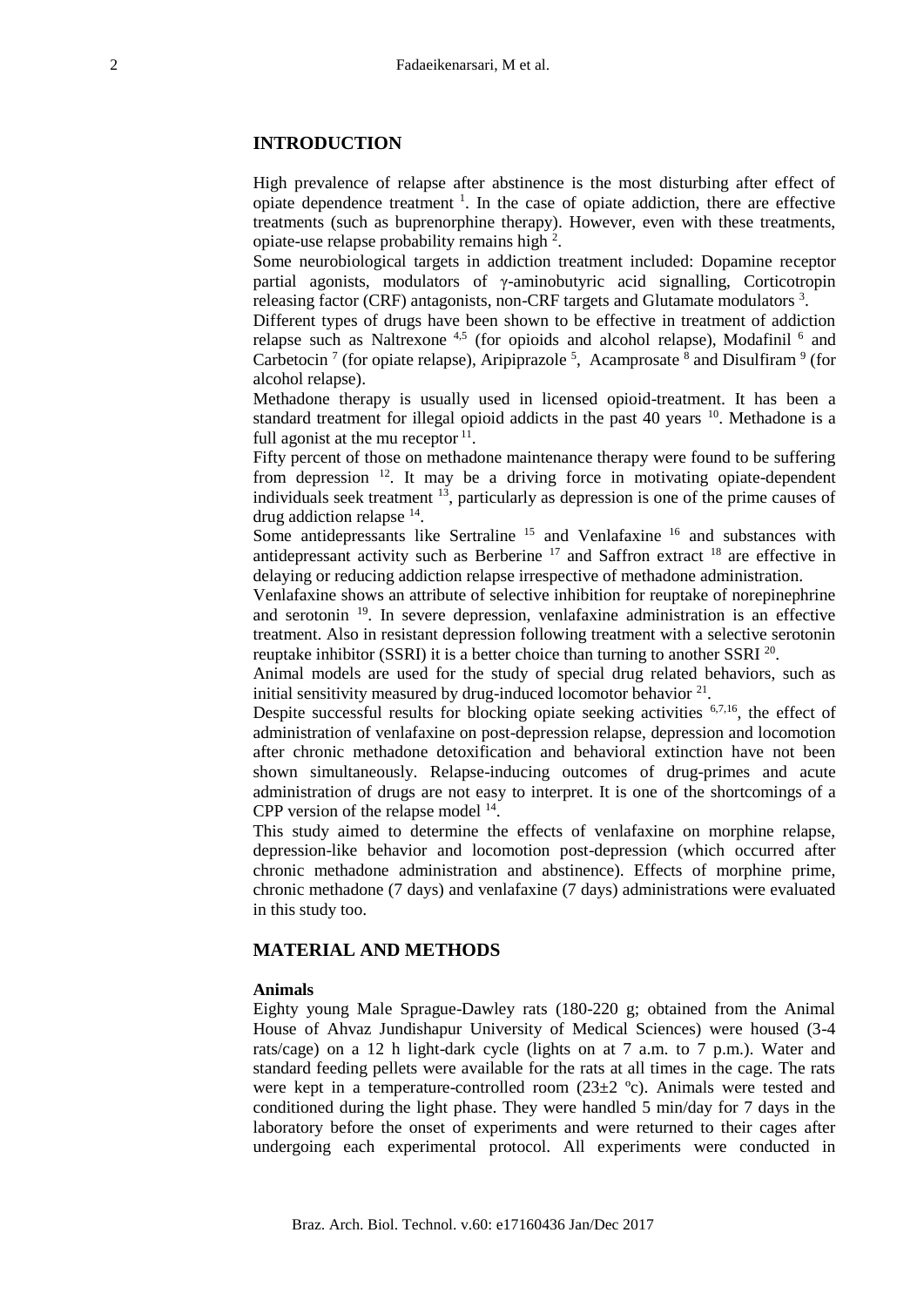conformity with national standards and Ahvaz Jundishapur University of Medical Sciences (AJUMS) Guide for the Care and Use of Laboratory Animals. They were also approved by the local Institutional Ethics Committee (Ethics Code: AJUMS.REC.1392.327, 14 March 2012). All measures were undertaken to minimize animal suffering and the number of animals used.

#### **Drugs**

Morphine Sulfate Pentahydrate and Methadone Hydrochloride (racemic mixture, 99% purity) were obtained from Temad Pharmaceutical Company (Tehran, Iran). Venlafaxine Hydrochloride (99.5% purity) was obtained from Tehran Chemie and Purcina Pharmaceutical Companies (Tehran, Iran). All drugs were in the powder form.

Fresh stocks of morphine, methadone and venlafaxine were prepared daily according to the weight of animals in the experimental design. Morphine Sulfate Pentahydrate or Venlafaxine Hydrochloride was dissolved in the normal saline (NaCl 0.9 %) so that the animals received the appropriate dose in a volume of 1 ml. Morphine (10 mg/kg) was injected subcutaneously (S.C.) for 4 days <sup>6</sup>. Methadone Hydrochloride (70 mg/kg) was dissolved in sucrose solution 3% (w/v) (to reduce the bitter taste of methadone) in the concentration of 0.5 mg/ml. It was administered orally (in drinking water) for 7 days  $^{22}$ . Venlafaxine Hydrochloride (80 mg/kg) was dissolved in the normal saline (NaCl 0.9 %) and injected intraperitoneal (I.P.) for 7 days  $^{23}$ . The route of administrations was based on the volume of drug and vehicle.

### **Measures**

#### *Conditioned Place Preference Apparatus and Paradigm*

Two rectangular Plexiglas test apparatuses (Borj Sanat Co., Tehran, Iran), each consisting of three distinct chambers 6,16,24 were used with some modifications. Conditioning chambers differed in paint (wall color) and texture (size and shape of pores in bottom sheet) cues. The inner walls of one side chamber (30 cm length×30 cm width×35 cm height) were white with a fine pored rough grid floor. The other side chamber (30 cm length×30 cm width×35 cm height) had vertical black and white striped walls with a quadrangular pored (each pore  $1 \text{ cm}^2$ ) floor. Medial chamber (30 cm length×15 cm width×35 cm height) had gray inner walls and a black iron floor. All the walls and 3 floors were washable. Side chambers were separated from the medial one via guillotine-like doors. A dim illumination (40 Lux, by Luxmeter, TES1336, Taiwan) was used on the CPP boxes.

Conditioning was performed in silence. Time spent in each chamber was recorded via offline observation using a digital camera (Sony, DSC-W570, Japan, 2011) set up overhead on the CPP box and two chronometers (Fox40, China). An animal was considered in a chamber whenever all its four limbs were in the chamber.

A preconditioning test was used in order to determine the unconditioned place preference. The two guillotine-like doors were removed so that the animal could access all chambers. When an animal showed an innate preference to each side chamber in the 15 min preconditioning test, the animal was excluded from the study.

Eight conditioning sessions were held on 4 consecutive days. Morphine sulfate (10 mg/kg) or normal saline (in equivalent volume as the vehicle) were injected subcutaneously (S.C.) to the rats. Animals were allocated separately in a specific side chamber (while the guillotine-like doors were closed) in the CPP box for 30 min after each injection. A 5 h interval existed between morning and afternoon injections. The drug-paired chamber and order of injection of the drug and the vehicle were counterbalanced across animals. Morphine and saline injection sessions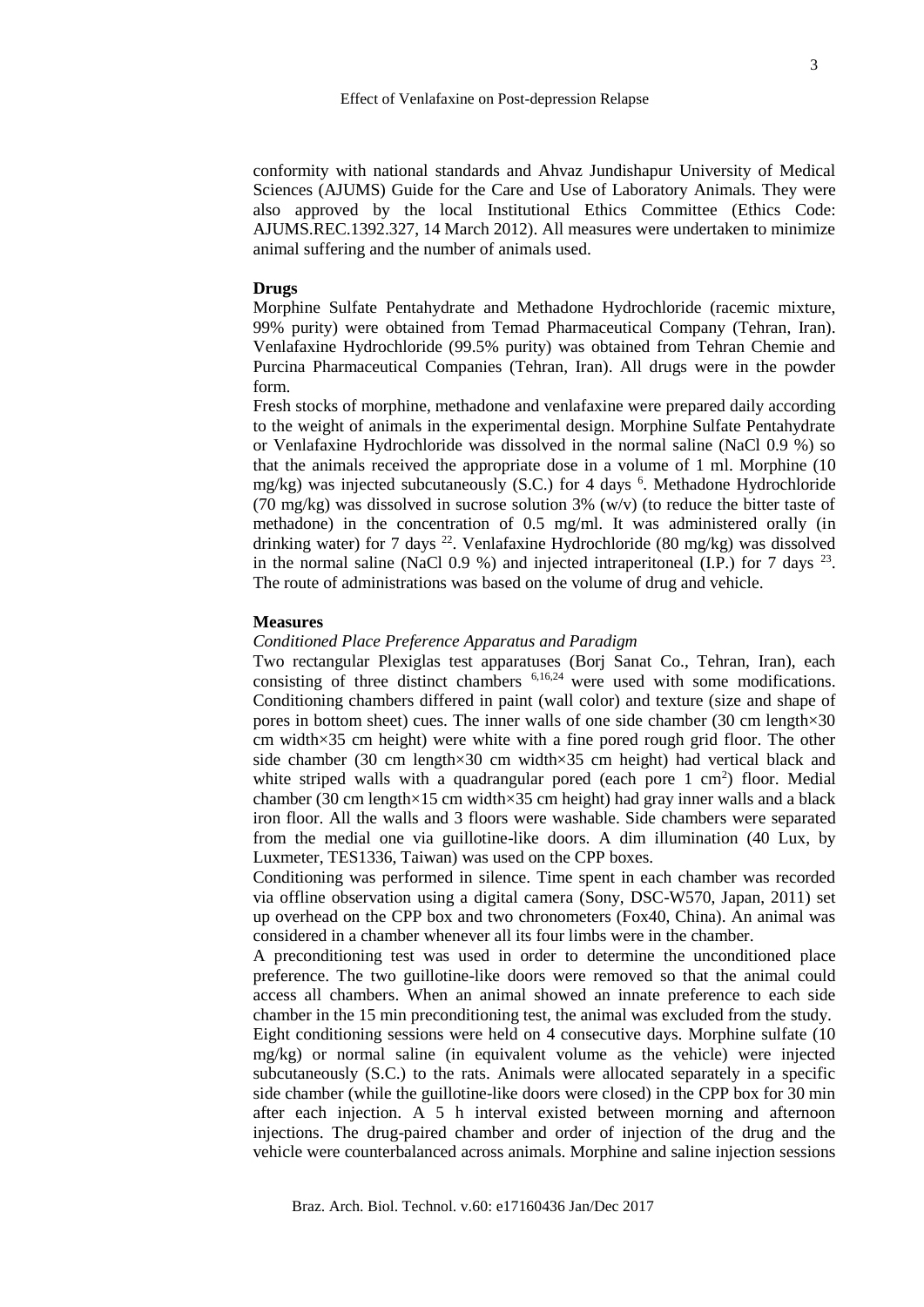were alternatively changed in the morning and afternoon. Animals that had received morphine in the morning, receive saline in the afternoon (on  $1<sup>st</sup>$  conditioning day). They received saline in the morning and morphine in the afternoon (on 2<sup>nd</sup> conditioning day). Half of the animals received morphine in the black and white chamber, and the other half received it in the white chamber. One day without injection was necessary for induction of sensitization <sup>25</sup> .

Conditioned Place Preference Test (CPP Test): Animals may receive or not receive a morphine prime injection (10 mg/kg, S.C.) for the final CPP tests. They were placed separately in the middle gray chamber and guillotine-like doors were removed. Presence of animal in each chamber was videotaped by the digital camera. All 3 chambers were freely accessible to them for 30 min. Then the animals were returned to their cages. The box (its floor and walls) was washed by camphorated ethanol (70 %) and then with wet cotton. The CPP score (%) was computed by the formula <sup>26</sup>as follows: CPP Score  $(\%)$  = (Time spent in morphine-paired side/Total time spent in morphine and saline-paired sides)  $\times$ 100.

Eight to ten CPP sessions (1 session/day, each session lasted for 15 min) without any injection were used for to extinguish the behavior. The guillotine-like doors were removed so that animals could freely roam in the chambers. Then the amount of time spent by each rat in each chamber was recorded. The sessions were continued until: 1) Rats spent less than 55% of the total time in the morphine-paired chamber during two consecutive days  $27$ . 2) The preference for the morphine-paired side decreased to less than 75 Sec differences for 2 consecutive sessions <sup>6</sup> .

### *Locomotor Activity*

The number of transitions into the side chambers in 30 min CPP tests was counted via offline observation as an indicator of locomotor activity  $25.28$  or decision making behavior<sup>29</sup>.

## *Forced Swimming Training, Test and Stress*

The rats were individually forced to swim for 10 min in a Plexiglas cylinder (46 cm height and 20 cm diameter, Borj Sanat Co., Tehran, Iran) 24 h before forced swimming test <sup>30</sup>. The cylinder was filled with water (30 cm depth). Water temperature maintained at  $25\pm2$  °c. Then the rats were taken from the water, toweldried and transferred to a warm place and then returned to their cages.

On the test day, the rats were exposed to the cylinder for 6 min. The behaviors in the six min forced swimming test were videotaped. Video files were coded and later scored only by an observer blind to the animal's individual treatment. The time sampling method (every 5 Sec, using a reverse timer, QC pass, 2012, China) was used for scoring animal's behaviors. Behaviors were scored as floating when the rats stopped struggling and moved only to keep their nose above the water surface. They were judged as active when the animals exhibited limb movement (climbing, swimming or diving). Every video was observed 3 times. Average scores of each behavior were entered into the statistical software. Seven days forced swimming stress (5 min/day) was used for induction of depressive-like behavior  $31$ .

#### **Experimental Design**

Experiments took 47-49 days per group and all experiments lasted 3 months due to inter and intra group time lag to avoid many overlaps in injections and experiments (Fig. 1). Animals were handled 5 min/day for 7 days in the laboratory. After preconditioning ( $8<sup>th</sup>$  day) and conditioning protocols, one day without injection ( $13<sup>th</sup>$ day, sensitization) was used. Animals were exposed to the primary tests at day 15. Forced swimming and CPP tests were done in an hour apart (time needed to keep rats in a warm place). Then they were treated differently from the 16<sup>th</sup> day.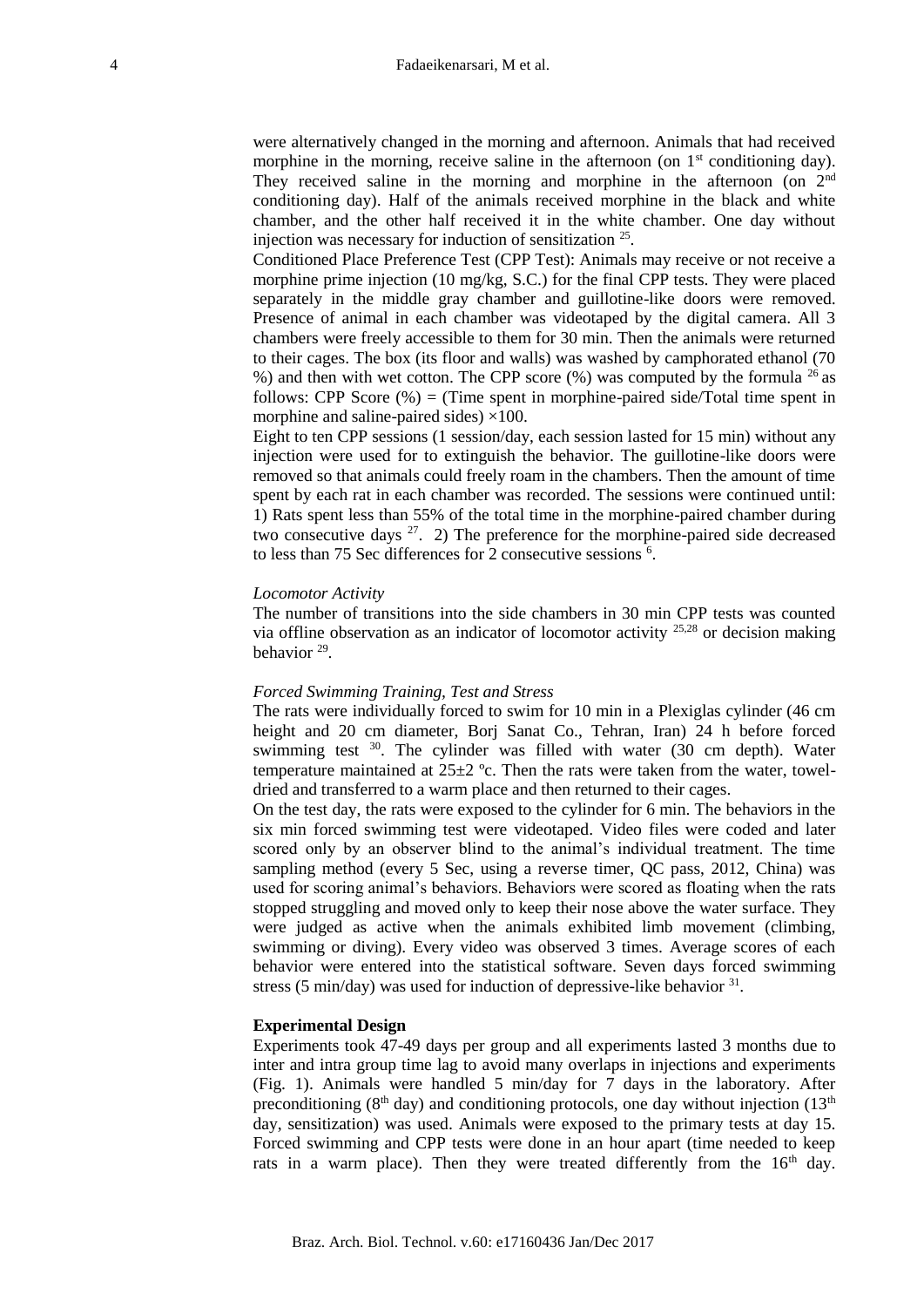Administration of methadone (or its vehicle), the forced swimming stress (or without stress) and administration of venlafaxine (or its vehicle) were 3 distinct interventions. All rats underwent the extinguishing protocol  $(23-30/32<sup>nd</sup> days)$ . Forced swimming and venlafaxine interventions were performed after methadone intervention and extinguishing in order to remodel the clinical problem. Finally CPP tests were performed in 2 consecutive days in order to show the effect of the morphine prime injection. Final forced swimming test were performed in 2 consecutive days in order to equate acute effects of forced swimming tests on the CPP tests. Experimental groups are shown in the Table 1.



**Figure 1** - Experimental design. The conditioned place preference paradigm, forced swimming test, steps of experiments and protocols has been demonstrated. The number of morphine and saline injections was equal in all animals either in conditioning or in the final CPP tests. Morphine administration was not an intervention between groups.

|                     | <b>Interventions</b> |                              |                    |  |  |
|---------------------|----------------------|------------------------------|--------------------|--|--|
| Groups              | Methadone            | Forced<br>swimming<br>stress | Venlafaxine        |  |  |
| MTD-FSS-VLX-        |                      |                              |                    |  |  |
| MTD-FSS+VLX-        |                      | $^{+}$                       |                    |  |  |
| $MTD-FSS-VLX+$      |                      |                              | $^{+}$             |  |  |
| $MTD-FSS+VLX+$      |                      | $^{+}$                       | $^{+}$             |  |  |
| MTD+FSS-VLX-        | $^{+}$               |                              |                    |  |  |
| $MTD + FSS + VLX -$ | $^{+}$               | $^{+}$                       |                    |  |  |
| $MTD + FSS - VLX +$ | $^{+}$               |                              | $\hspace{0.1mm} +$ |  |  |
| $MTD+FSS+VLX+$      |                      |                              | $^{+}$             |  |  |

**Table 1 –** Experimental Groups

MTD=Methadone (70 mg/kg/day, p.o., for 7 days), FSS=Forced swimming stress (5 min/day, for 7 days), VLX=Venlafaxine (80 mg/kg/day, i.p., for 7 days). The sign of + or - is representative of received or not received the treatment. Morphine administration was not an intervention between groups.

#### **Statistical Analysis**

The "Statistical Package for Social Sciences" (IBM SPSS 15.00, Chicago, IL, USA) was used for data analysis. GraphPad Prism 4.00 Software (San Diego California, USA) was used to draw histograms and linear regressions. Data were represented as means  $\pm$  SEM. Normalization of the data was determined using Kolmogrov-Smirnov test. Parametric data were analyzed by one-way Analysis of Variance (ANOVA). It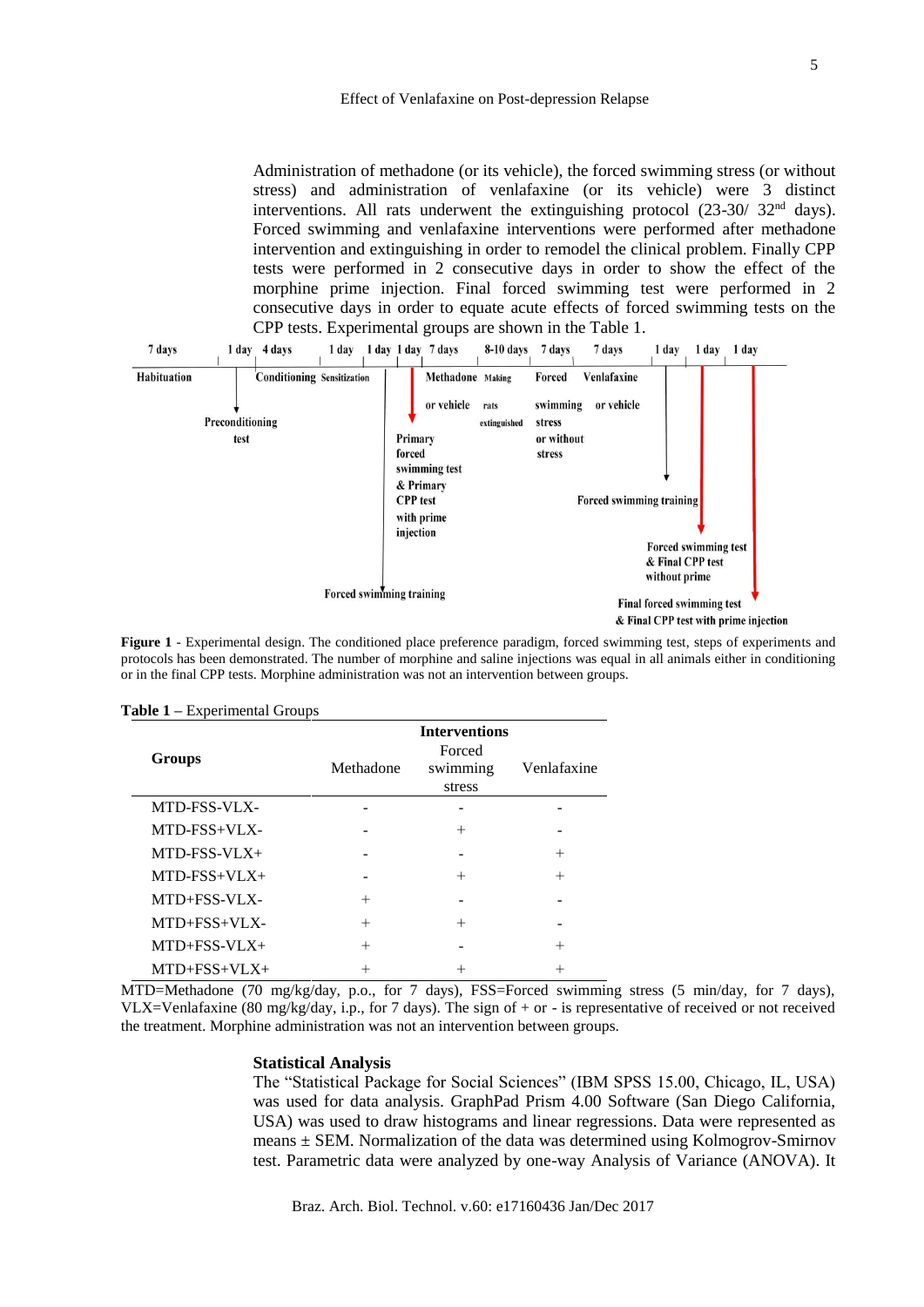was followed by post hoc tests (Tukey or LSD) whenever necessary. Significance was assumed at the p<0.05 level. Percentage changes of values were used whenever the raw test values were not significantly different among groups. Percentage changes of CPP scores in different test days (Fig. 2) were calculated for each group using the formula as follows: Percentage change of CPP scores=  $((CPP score<sub>next test</sub>-$ CPP score previous test)/CPP score previous test)  $\times 100$ . Percentage changes of floating or activity values in the forced swimming tests were computed using this formula: ((Final value-Primary value)/Primary value)  $\times 100$ .

Pearson (when the variable distribution was normal) or Spearman (when the variable distribution was not normal) correlations were used to determine the possible relationships among the final CPP scores, transitions, activity and immobility in animals.



**Figure 2** - Effects of forced swimming stress and venlafaxine on percentage changes of CPP score. MTD=Methadone, FSS=Forced swimming stress, VLX=Venlafaxine. The sign of + or - is representative of received or not received the treatment. A. Between final test with prime injection and final test without prime injection, \*p<0.05, -80.204±27.774% difference, 1-way ANOVA, Tukey HSD post-hoc test. B. Between final test with prime injection and primary test with prime injection, \*p<0.05, -82.599±39.54% difference, 1-way ANOVA, LSD post-hoc test. The difference between percentage changes of CPP scores between MTD+FSS+VLX+ and MTD+FSS+VLX- values did not reach to the significant level (p>0.05, -74.709±39.544% difference), 1-way ANOVA, LSD post-hoc test. The number of morphine and saline injections was equal in all animals either in conditioning or in the final CPP tests. Morphine administration was not an intervention between groups.

#### **RESULTS**

## **Effects of forced swimming stress and Venlafaxine on percentage changes of conditioned place preference scores**

Significant differences were observed in percentage changes of CPP scores in the primary and 2 final tests. Change of CPP scores between the final test with prime injection and the final test without prime injection differed significantly between MTD-FSS-VLX+ and MTD-FSS+VLX+ animals. No significant difference between the final test with prime injection and the final test without prime injection was observed among MTD-FSS-VLX-, MTD-FSS+VLX- and MTD-FSS+VLX+ animals (Fig. 2 A). Change in CPP scores between the final test with prime injection and the primary test with prime injection was significant merely between MTD+FSS+VLX- and MTD+FSS-VLX+ animals (Fig. 2 B). The effects of forced swimming stress and venlafaxine on crossing number and percentage changes of CPP, floating and activity scores are shown in Table 2.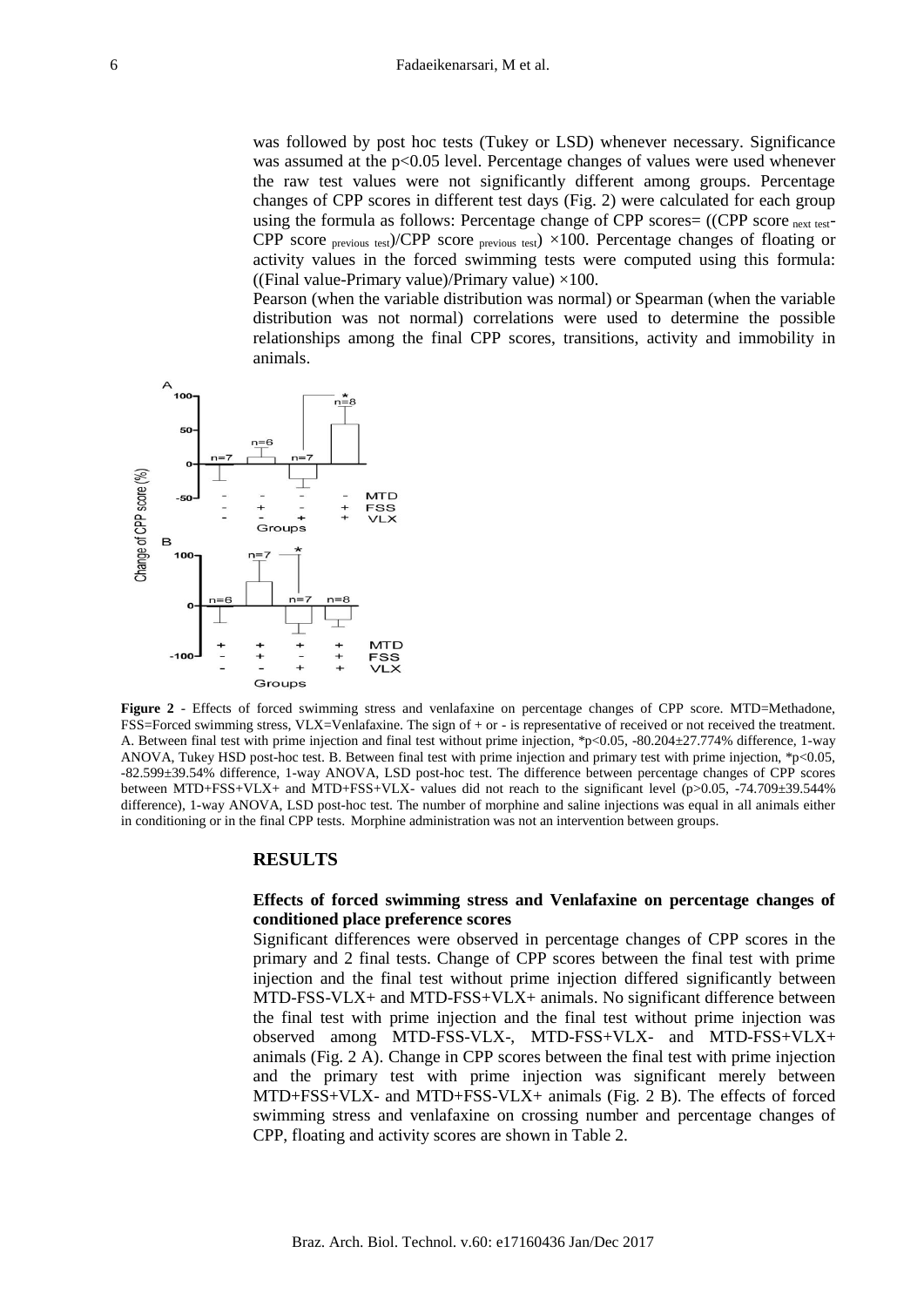| <b>Groups</b>    | $\frac{0}{0}$<br><b>Changes</b><br>of CPP<br><b>Score</b><br>$FA-$<br><b>FW/FW</b> | $\frac{6}{9}$<br><b>Changes of</b><br><b>CPP</b> Score<br><b>FA-PA/PA</b> | % Changes of<br>floating Score<br>$F-P/P$ | % Changes<br>of activity<br><b>Score</b><br>$F-P/P$ | Crossing<br>number<br><b>FW</b> | Crossing<br>number<br>FA |
|------------------|------------------------------------------------------------------------------------|---------------------------------------------------------------------------|-------------------------------------------|-----------------------------------------------------|---------------------------------|--------------------------|
| MTD+FSS-<br>VLX- | $30.31 \pm 46.$<br>78                                                              | $1.65 + 31.71$                                                            | $-66.02 \pm 3.33$                         | $58.04 + 6.82$                                      | $10.78 \pm 1.$<br>87            | $10.00\pm4.4$<br>5       |
| $MTD + FSS + VL$ | $11.21 \pm 35.$                                                                    | $47.95 + 42.3$                                                            | $-82.10+5.12$                             | $*18.26 \pm 12.1$                                   | $16.00+2.$                      | $18.23 + 4.0$            |
| $X-$             | 59                                                                                 | 4                                                                         |                                           | $\Omega$ <sup><math>\text{#}\#</math></sup>         | 74                              | 4                        |
| $MTD + FSS -$    | $11.53 + 9.7$                                                                      | $34.65 \pm 19.5$                                                          | ***6.25±10.60a,b                          | **7.01 $\pm$ 9.46 <sup>a#</sup>                     | $19.86 \pm 6.$                  | $12.18 + 3.8$            |
| $V L X +$        | $\theta$                                                                           | $5^{b#}$                                                                  | d##                                       | #                                                   | 08                              | 4                        |
| MTD+FSS+VL       | $10.32 \pm 19$ .                                                                   | $26.76 \pm 14.6$                                                          | $-71.30 \pm 8.45$                         | $*16.78 \pm 3.58$ <sup>a</sup>                      | $11.25 \pm 2.$                  | $*8.10 \pm 2.5$          |
| $X_{\pm}$        | 80                                                                                 | $\theta$                                                                  |                                           | ##                                                  | 80                              | 1 <sup>bt#</sup>         |

**Table 2.** Effects of forced swimming stress and venlafaxine on crossing number and percentage changes of CPP, floating and activity scores in methadone treated animals.

Values are means ± S.E.M (n=6-8/group). \*P<0.05, \*\*P<0.01, \*\*\*P<0.001**,** a=compared to MTD+FSS-VLXgroup, b= compared to MTD+FSS+VLX- group, c= compared to MTD+FSS-VLX+ group, d= compared to MTD+FSS+VLX+ group, FA=Final test after prime injection, FW=Final test without prime injection, F=Final, P=Primary, MTD=Methadone (70 mg/kg/day, p.o., for 7 days), FSS=Forced swimming stress (5 min/day, for 7 days), VLX=Venlafaxine (80 mg/kg/day, i.p., for 7 days). The sign of  $+$  or - is representative of received or not received the treatment. #1-way ANOVA, LSD post-hoc test, ##1-way ANOVA followed by Tukey-Kramer as post ANOVA test.

## **Effects of forced swimming stress and venlafaxine on percentage changes of floating and activity scores between the final and primary forced swimming tests**

Percent changes of activity scores in MTD-FSS+VLX+ animals were significantly less than other MTD-FSS+VLX- animals. There were significant differences in percentage changes of floating and activity scores in methadone treated groups. Percentage changes of floating scores in the MTD+FSS-VLX+ animals were significantly higher than other methadone treated animals. On the other hand, percentage changes of activity scores in the MTD+FSS-VLX- animals were significantly higher than other methadone treated animals (Fig. 3).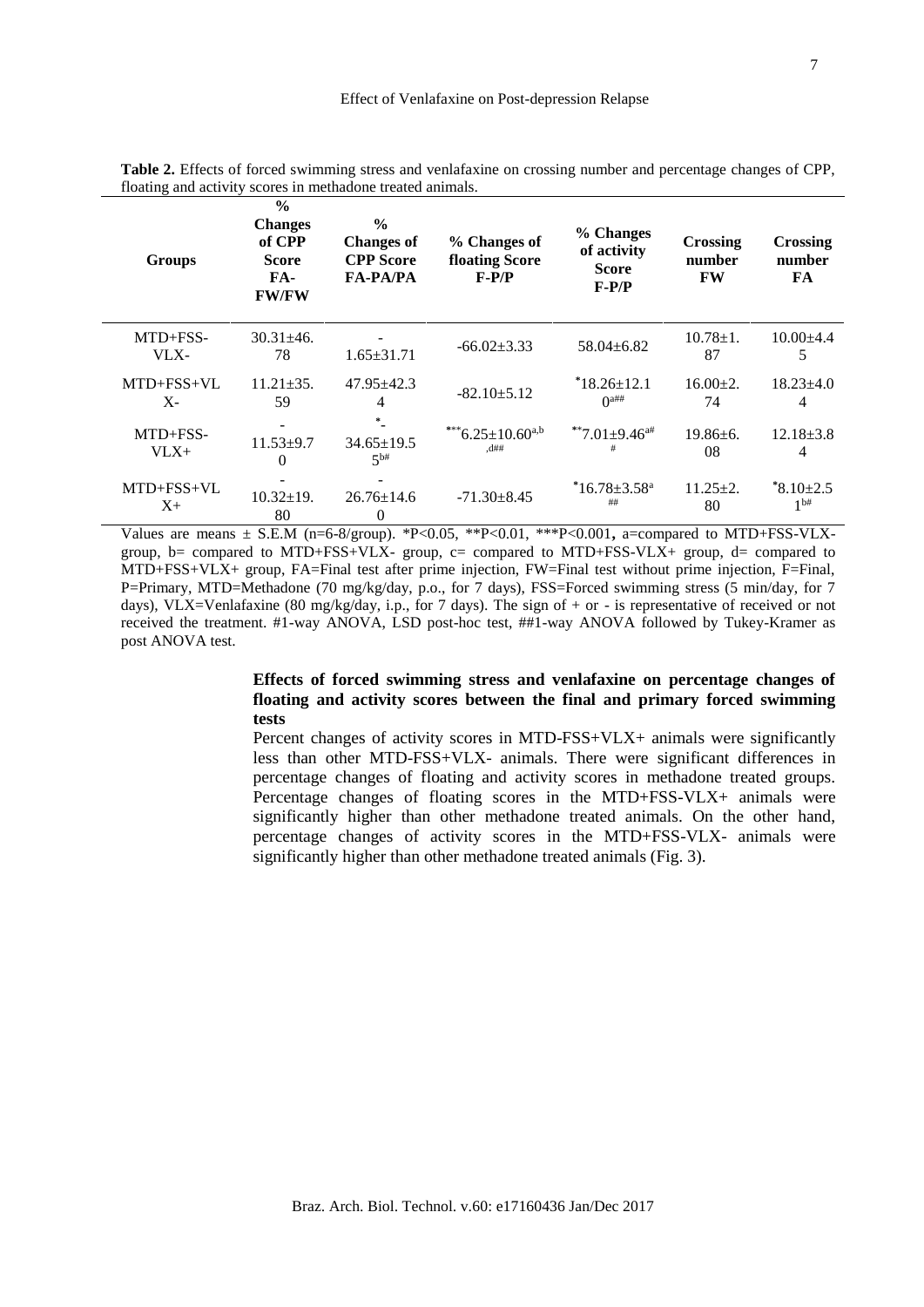

**Figure 3** - Effects of of forced swimming stress (for 7 days, 6 min/day) and venlafaxine (80 mg/kg, for 7 days, s.c.) on percentage changes of floating and activity scores between the final and primary forced swimming tests. MTD=Methadone, FSS=Forced Swimming Stress, VLX=Venlafaxine. The sign of + or - is representative of received or not received the treatment. A. Change of floating scores. \*\*\*p<0.001, significantly more than values of MTD+FSS-VLX- (72±9 % difference), MTD+FSS+VLX- (88±11 % difference) and MTD+FSS+VLX+ (77±10 % difference) groups, 1-way ANOVA, Tukey post hoc test. B. Change of activity scores. \*p<0.05, versus MTD+FSS-VLX- (40±4 % difference). ##p<0.01 versus MTD+FSS-VLX- (51±6 % difference). @ p<0.05 versus MTD+FSS-VLX- (41±4 % difference), 1-way ANOVA, Tukey post-hoc test. The number of morphine and saline injections was equal in all animals either in conditioning or in the final CPP tests. Morphine administration was not an intervention between groups.

## **Effects of forced swimming stress and venlafaxine on locomotor activity in the final conditioned place preference tests**

The numbers of crossings (entries) into the side chambers in 2 final CPP tests (without and then with morphine prime injection) were compared between the methadone controlled and methadone treated animals. Therefore four different states of locomotor activity have been shown in the Figure 4. Differences in the number of crossings did not reach to the significant level only in the final test without prime injection in methadone treated animals.



**Figure 4** - Effects of venlafaxine (80 mg/kg, i.p., 7 days) on crossing number in 2 final CPP tests. MTD=Methadone, FSS=Forced swimming stress, VLX=Venlafaxine. The sign of + or - is representative of received or not received the treatment. A. Crossing number in the final CPP test without morphine prime injection in methadone controlled rats. \*p<0.05, difference =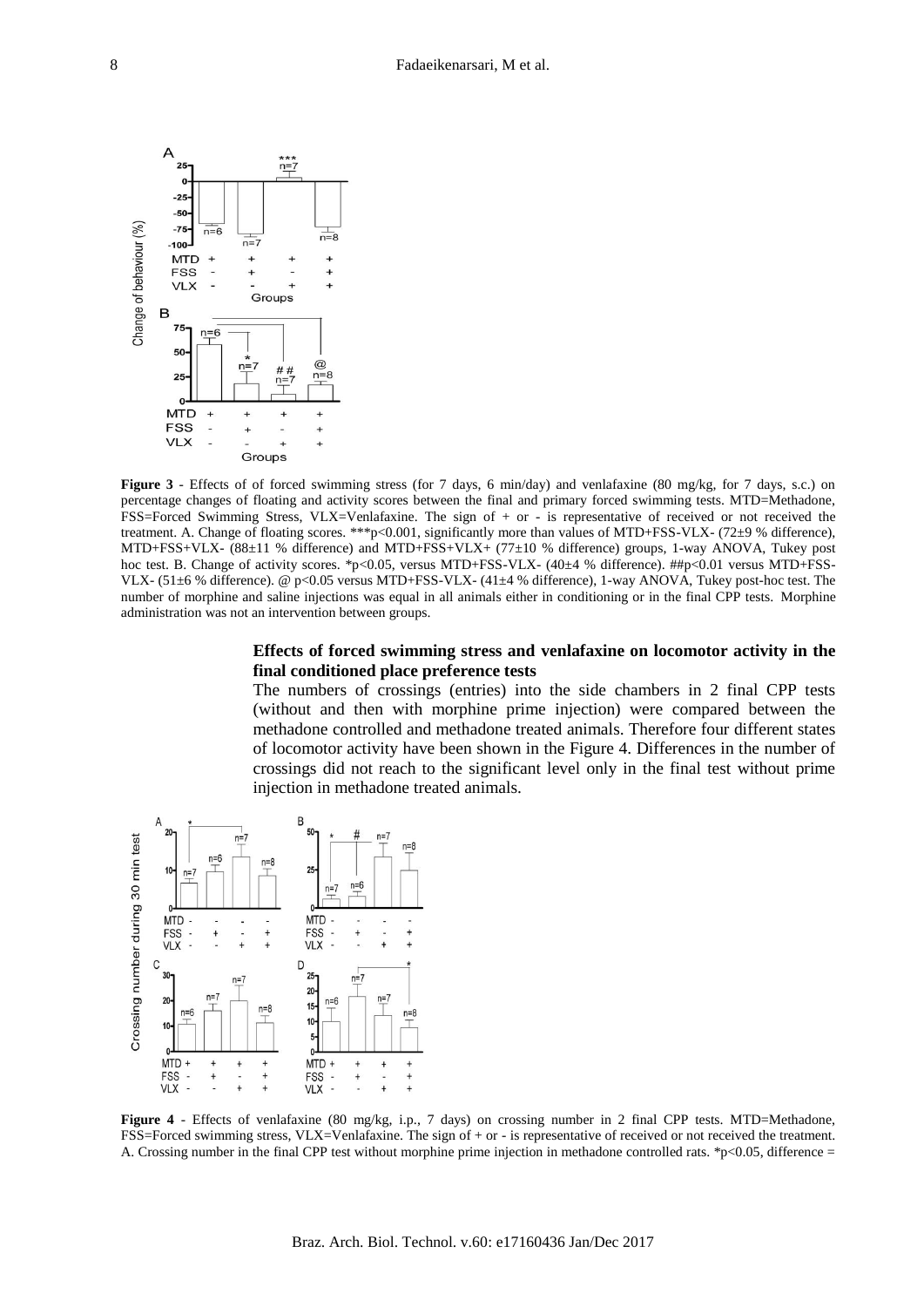#### Effect of Venlafaxine on Post-depression Relapse

-7 $\pm$ 3. The difference between MTD-FSS+VLX+ and MTD-FSS-VLX+ values was not significant (p>0.05, difference= -5 $\pm$ 3). B. Crossing number in the final CPP test with morphine prime (10 mg/kg, s.c.) injection in methadone controlled rats. \* p<0.05, difference= -28±13. # p<0.05, difference= -26±11. The difference between MTD-FSS-VLX- and MTD-FSS+VLX+ values was not significant (p>0.05, difference=  $-19\pm13$ ). C. Crossing number in the final CPP test without prime injection in methadone treated rats. The difference between MTD+FSS-VLX- and MTD+FSS-VLX+ values did not reach (p>0.05, difference=  $-9±5$ ) to the significant level. D. Crossing number in the final CPP test with prime injection in methadone treated rats. \* p<0.05, difference= -10±5. The difference between MTD+FSS-VLX- and MTD+FSS+VLX- values was not significant  $(p>0.05,$  difference=  $-8±6$ ), 1-way ANOVA, LSD post-hoc test.

#### **Correlation between the final activity and CPP scores**

CPP scores in the final test with prime injection were positively correlated (37.4% correlation, p<0.05, Pearson, F= 4.312, df = 40) with the final activity scores in forced swimming test (Fig. 5).



**Figure 5** - Plot of CPP scores in the final test with morphine prime (10 mg/kg, s.c.) versus final activity scores in forced swimming test. The line represents linear regression for the values of methadone controlled and treated animals from different groups. N=42.

#### **Correlation between CPP scores in the two final CPP tests**

The CPP scores in the final test with prime injection were positively correlated (72.3 % correlation,  $p<0.001$ , Pearson, F= 43.78, df = 40) with CPP scores in the final test without prime injection (Fig. 6).



**Figure 6** - Plot of the CPP scores in the final test with morphine prime (10 mg/kg, s.c.) versus CPP scores in the final test without prime injection. The line represents linear regression for the values of methadone controlled and treated animals from different groups. N=42.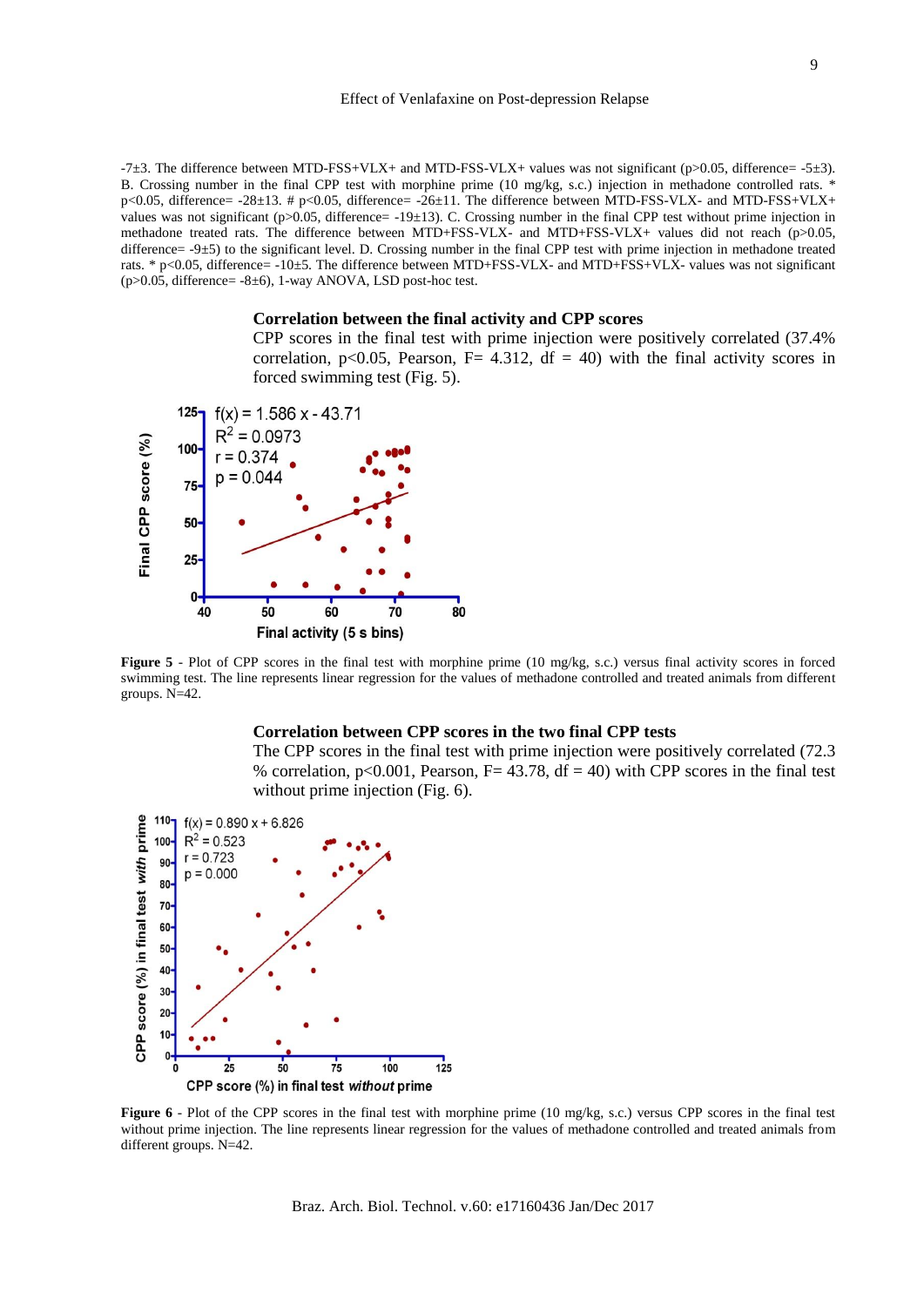## **DISCUSSION**

The current study evaluates the relapse risk, depression status and possible relationships between them simultaneously after methadone detoxification. Decreases of CPP scores between the final and primary CPP tests with prime injection in MTD+FSS-VLX+ animals differed significantly from increases of CPP scores in MTD+FSS+VLX- ones; therefore administration of venlafaxine (80 mg/kg/day, 7 days, i.p.) is helpful for decreasing post-depression reinstatement risk after chronic methadone detoxification. This effect was not significant between the final CPP test without prime injection and primary CPP test with prime injection; thus the effectiveness of venlafaxine in blocking forced swimming inducedmorphine primed reinstatement is more than morphine primed-reinstatement alone. It also suggests that administration of venlafaxine after chronic methadone detoxification could shift animal's tendency to decrease depression inducedmorphine primed relapse. This shift could be closely related to reward pathways. An advantage of this result is that venlafaxine administration could be effective in blocking relapse after chronic methadone administration especially in non-depressed rats. The present finding agrees with previous <sup>16</sup> findings and may be useful after methadone detoxification programs.

Since a significant difference was observed between the percentage changes of CPP scores of MTD-FSS-VLX+ and MTD-FSS+VLX+ animals merely in the two final tests, it may confirm that forced swimming stress augments morphine-primed reinstatement via affecting reward pathways too. This may be due to "the role of cAMP Response Element Binding Protein (CREB), Brain Derived Neurotrophic Factor (BDNF), Dynorphin and Corticotropin-Releasing Factor (CRF) in mediating the cross-talk between stress and drugs of abuse" 32.

Both stress and venlafaxine interventions in methadone treated animals could reduce the final activity as compared with the primary activity. Another surprising finding was that unlike force swimming stress, venlafaxine could increase the final floating compared with the primary one after administration of methadone. Venlafaxine could reduce final activity compared with the primary one in methadone-controlled animals that underwent forced swimming stress (MTD-FSS+). Swimming and climbing behaviors are functions of blockade of serotonin and norepinephrine transporters respectively  $33$ . It has been demonstrated that "expression of norepinephrine or serotonin transporters was not affected by chronic treatment with venlafaxine (70 mg/kg/day, 14 days), but immobility time in the forced swimming test was reduced"  $34$ . "Administration of venlafaxine (32 mg/kg/day for 10 weeks) reduced floating time in rats" <sup>35</sup>. It has been reported that "methadone increases desensitization of 5-hydroxytryptamine (5-HT3) receptor subtypes" <sup>36</sup>. Thus the increment of final floating in methadone treated animals might be attributed to this desensitization. It was previously established that floating time could be affected by anxiety  $37$ , bilateral lesion of the lateral septum  $38$ , serotonin and norepinephrine  $39$ , expression of brain derived neurotrophic factor mRNA in the hippocampus and micro RNA-16<sup>40</sup>, 5-Hydroxytryptamine transporter genotype<sup>41</sup>, adrenocorticotropin and corticosterone levels <sup>42</sup>. Decrease of preference, increase of floating and it's possible relation with a decrease in anxiety are also supported with a previous study <sup>37</sup>. Therefore, evaluation of the role of these factors in specific regions could be helpful for determination of possible mechanisms involved in these observations.

Evaluation of the crossing number in the two final CPP tests demonstrated that administration of venlafaxine could enhance locomotor activity in methadone controlled animals. Unlike in methadone controlled animals, venlafaxine administration could reduce locomotor activity in methadone treated ones in the final test with prime injection. These results might be consistent with the involvement of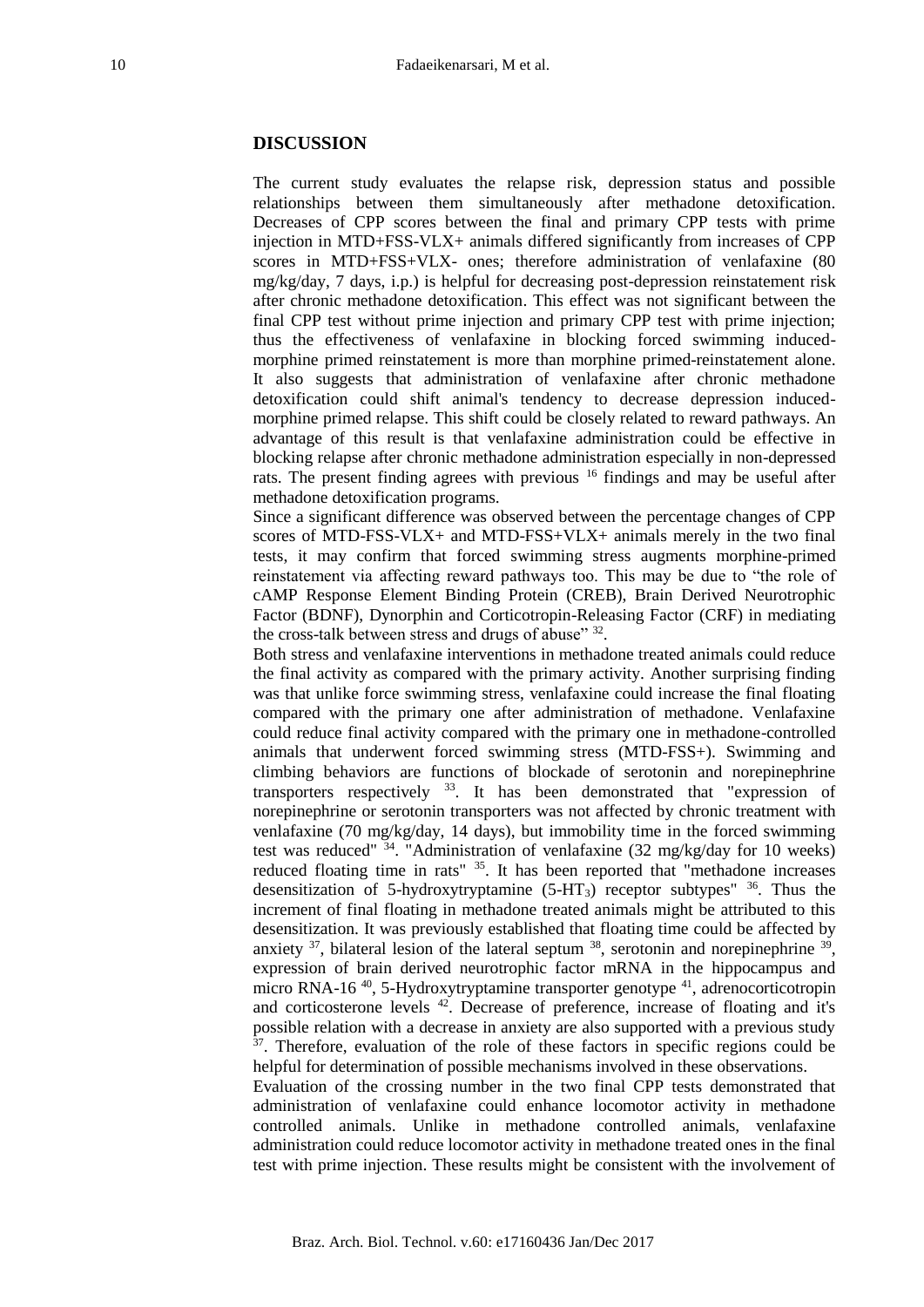mesolimbic dopamine release in drug seeking, reward and locomotion <sup>43</sup>. This also agrees with significant reductions observed in the final CPP scores and locomotor activity after prime injection in methadone and venlafaxine treated animals (MTD+FSS-VLX+ and MTD+FSS+VLX+). Another interpretation is that the more transition indicates more decision making behavior  $29$ . Therefore, it might be concluded that administration of venlafaxine could enhance decision making behavior in methadone controlled animals while it could reduce it in methadone treated animals. Further molecular evaluation of frontal cortex may provide more evidence for this possibility.

There was a significant positive correlation between the final activity in the forced swimming test and final CPP scores after prime injection. On the contrary, such a correlation was not observed between the final activity and final CPP scores without prime injection. It might be concluded that the less reinstatement risk, the less activity in the final forced swimming test. This idea might be supported at least by MTD+FSS-VLX+ and MTD+FSS+VLX+ animals. "Transgenic rats overexpressed human adenosine A2A receptor in hippocampus, striatum and forebrain spend less time swimming and climbing"  $44$ ; therefore the adenosine  $A_{2A}$  receptor might be one of the candidates involved in this correlation.

The high positive correlation between the two final CPP scores might represent a strong correlation between «stress»-induced reinstatement and «stress+prime» induced reinstatement.

## **CONCLUSION**

In conclusion, administration of venlafaxine could block relapse after chronic methadone detoxification. Venlafaxine improved anxiety and depression on methadone detoxified rats. The exact mechanisms involved in these observations are still not clear and further neurobiological and behavioral studies should open up new understandings of mechanisms to prevent opiate relapse.

## **ACKNOWLEDGMENTS**

This paper was extracted as a part of Meisam Fadaei-Kenarsary M.Sc student thesis. This work was supported by research affairs of the Ahvaz Jundishapur University of Medical Sciences (AJUMS) (grant No. PRC-110) and was done in the Ahvaz Physiology Research Center. We acknowledge Dr. Ahmadi Angali for statistical advice. We also thank Professor William Winlow (University of Central Lancashire) for editing the manuscript. The authors have no conflict of interest.

## **REFERENCES**

- 1- Nutt D, Lingford-Hughes A. Addiction: the clinical interface. *Br J Pharmacol*. 2008; 154: 397-405.
- 2- Ghitza UE. Needed relapse-prevention research on novel framework (ASPIRE model) for substance use disorders treatment. *Front Psychiatry*. 2015; 6 (37): 1-4.
- 3- Koob GF, Lioyd GK, Mason BJ. Development of pharmacotherapies for drug addiction: a Rosetta Stone approach. *Nat Rev Drug Discov*. 2009; 8 (6): 500-515.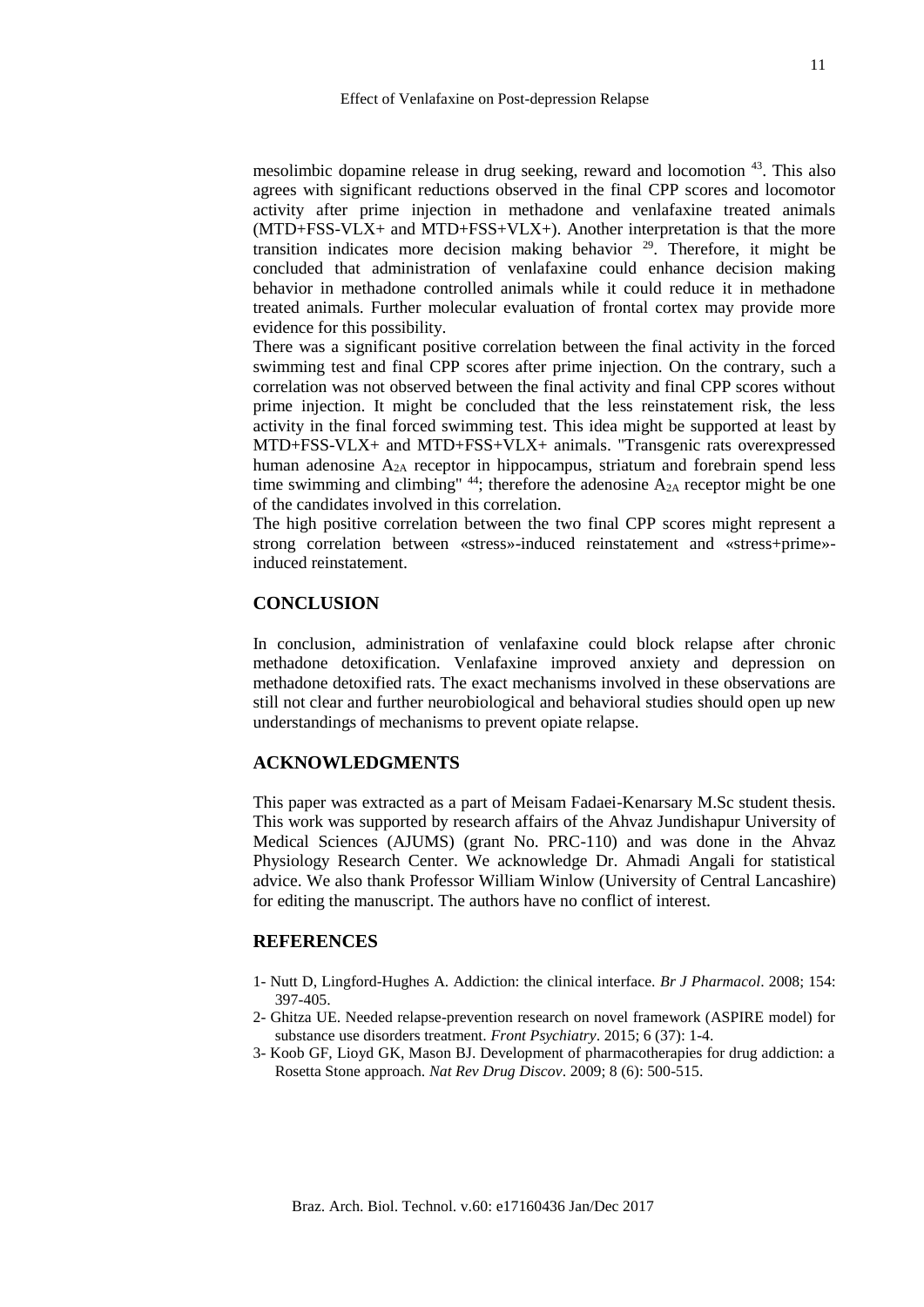- 4- Lee JD, Friedmann PD, Kinlock TW, Nunes EV, Boney TY, Hoskinson RA, et al. Extended-release naltrexone to prevent opioid relapse in criminal justice offenders. *N Engl J Med*. 2016; 374: 1232-1242.
- 5**-** Martinotti G, Di Nicola M, Di Giannantonio M, Janiri L. Aripiprazole in the treatment of patients with alcohol dependence: a double-blind, comparison trial vs. naltrexone. *J Psychopharmacol*. 2009; 23: 123-129.
- 6- Tahsili-Fahadan P, Carr GV, Harris GC, Aston-Jones G. Modafinil blocks reinstatement of extinguished opiate-seeking in rats: mediation by a glutamate mechanism. *Neuropsychopharmacology*. 2010; 35: 2203-2210.
- 7- Zanos P, Georgiou P, Wright SR, Hourani SM, Kitchen I, Winsky-Sommerer R, et al. The Oxytocin analogue Carbetocin prevents emotional impairment and stress-induced reinstatement of opioid-seeking in morphine-abstinent mice. *Neuropsychopharmacology*. 2014; 39: 855-865.
- 8- Mason BJ, Goodman AM, Chabac S, Lehert P. Effect of oral acamprosate on abstinence in patients
- with alcohol dependence in a double-blind, placebo-controlled trial: the role of patient motivation.
- *J Psychiatr Res*. 2006; 40:383-393.
- 9- Van Zyl PM. Doctors' views of disulfiram and their response to relapse in alcoholdependent patients, Free State, 2009. *Afr J Prm Health Care Fam Med*. 2016; 8 (1), a1053.
- 10- Mauger S, Fraser R, Gill K. Utilizing buprenorphine-naloxone to treat illicit and prescription-opioid dependence. *Neuropsychiatr Dis Treat*. 2014; 10: 587-598.
- 11- Schuckit MA. Treatment of opioid-use disorders. *N Engl J Med*. 2016; 375: 357-368.
- 12- Peles E, Schreiber S, Naumovsky Y, Adelson M. Depression in methadone maintenance treatment patients: rate and risk factors. *J Affect Disord*. 2007; 99 (1): 213-220.
- 13- Baharudin A, Mislan N, Ibrahim N, Nik Jaafar NR. Depression in male patients on methadone maintenance therapy. *Asia Pac Psychiatry*. 2013; 5 (suppl 1): 67-73.
- 14- Aguilar MA, Rodriguez-Arias M, Minarro J. Neurobiological mechanisms of the reinstatement of drug-conditioned place preference. *Brain Res Rev*. 2009; 59 (2): 253- 277.
- 15- Oliveto A, Poling J, Mancino MJ, Williams DK, Thostenson J, Pruzinsky R, et al. Sertraline delays relapse in recently abstinent cocaine-dependent patients with depressive symptoms. *Addiction*. 2012; 107 (1): 131-141.
- 16- Lu L, Su WJ, Yue W, Ge X, Su F, Pei G, Ma L. Attenuation of morphine dependence and withdrawal in rats by venlafaxine, a serotonin and noradrenaline reuptake inhibitor. *Life Sci*. 2001; 69 (1): 37-46.
- 17- Vahdati Hassani F, Hashemzaei M, Akbari E, Imenshahidi M, Hosseinzadeh H. Effects of berberine on acquisition and reinstatement of morphine-induced conditioned place preference in mice. *Avicenna J Phytomed*, 2016; 6 (2): 198-204.
- 18- Hosseinzadeh H**,** Imenshahidi M**,** Arasteh A. Effects of aqueous saffron extract *(Crocus sativus* L*.)* on the acquisition and reinstatement of morphine-induced conditioned place preference in mice. *Avicenna J Phytomed*. 2012; 2 (1): 24-30.
- 19- Dhir A, Kulkarni SK. Venlafaxine reverses chronic fatigue-induced behavioral, biochemical and neurochemical alterations in mice. *Pharmacol Biochem Behav*. 2008; 89 (4): 563-571.
- 20- [Lenox-Smith AJ,](http://www.ncbi.nlm.nih.gov/pubmed/?term=Lenox-Smith%20AJ%5BAuthor%5D&cauthor=true&cauthor_uid=18408525) [Jiang Q.](http://www.ncbi.nlm.nih.gov/pubmed/?term=Jiang%20Q%5BAuthor%5D&cauthor=true&cauthor_uid=18408525) Venlafaxine extended release versus citalopram in patients with depression unresponsive to a selective serotonin reuptake inhibitor. *[Int Clin](http://www.ncbi.nlm.nih.gov/pubmed/18408525)  [Psychopharmacol](http://www.ncbi.nlm.nih.gov/pubmed/18408525)*. 2008; 23(3): 113-119.
- 21- Eisener-Dorman AF, Grabowski-Boase L, Tarantino LM. Cocaine locomotor activation, sensitization and place preference in six inbred strains of mice. *Behav Brain Funct*. 2011; 7: 29.
- 22- Liu, SJ, Evans, DB, Wang RIH. Analysis and differentiation of mechanism of tolerance to methadone in methadone-fed rats. *Biochem Pharmacol*. 1978; 28 (2): 287-293.
- 23- Capello CF, Bourke CH, Ritchie JC, Stowe ZN, Newport DJ, Nemeroff A, Owens MJ. Serotonin transporter occupancy in rats exposed to serotonin reuptake inhibitors in utero or via breast milk. *J Pharmacol Exp Ther*. 2011; 339 (1): 275-285.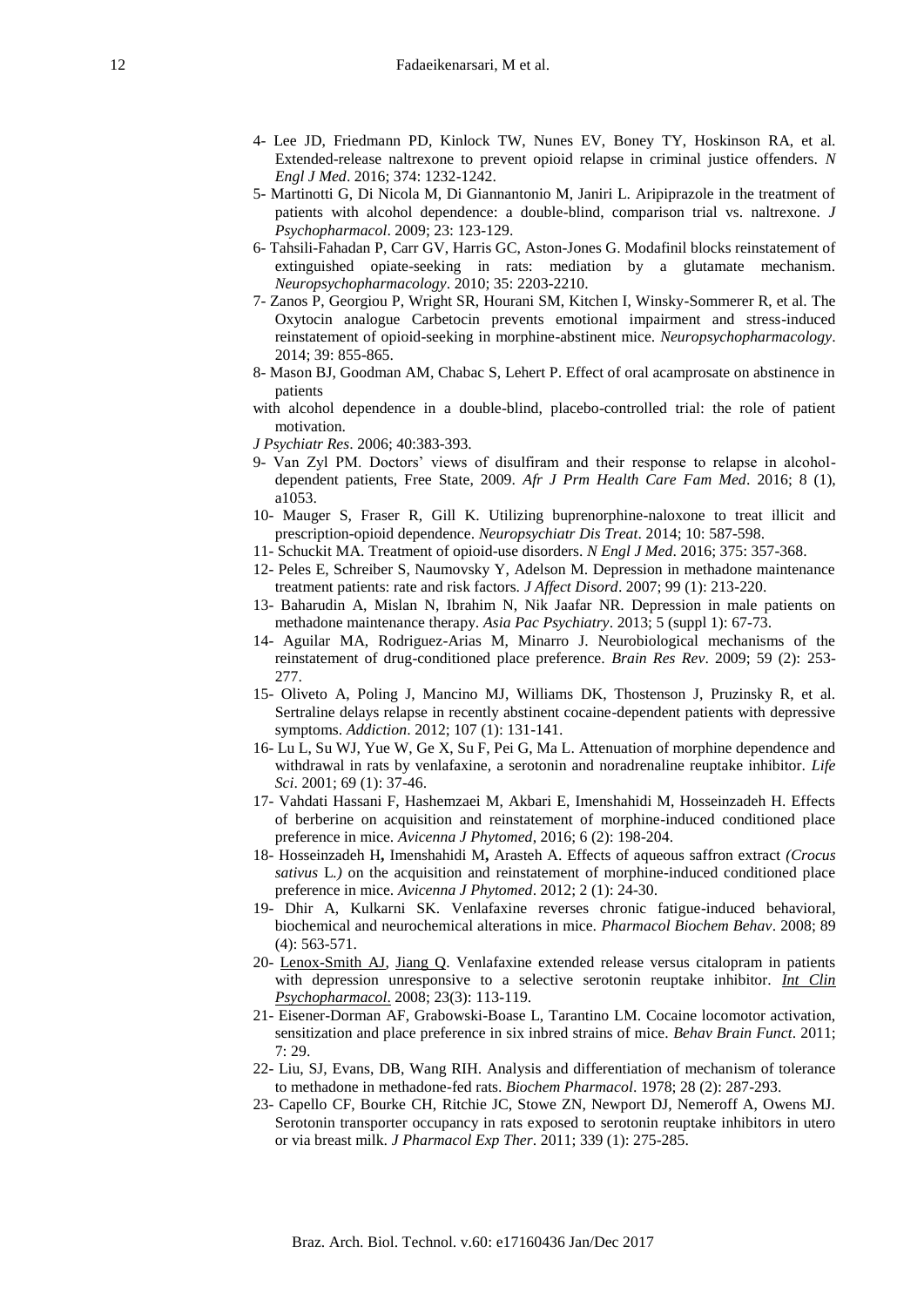- 24- Harris GC, Wimmer M, Aston–Jones G. A role for lateral hypothalamic orexin neurons in reward seeking, *Nature* 2005; 437: 556-559.
- 25- Subhan F, Deslandes PN, Pache DM, Sewell RDE. Do antidepressants affect motivation in conditioned place preference?. *Eur J Pharmacol*. 2000; 408 (3): 257-263.
- 26- Liang J, Ma SS, Li YJ, Ping XJ, Hu L, Cui CL. Dynamic changes of tyrosine hydroxylase and dopamine concentrations in the ventral tegmental area-nucleus accumbens projection during the expression of morphine-induced conditioned place preference in rats. *Neurochem Res*. 2012; 37 (7): 1482-1489.
- 27- Billa SK, Sinha N, Rudrabhatla SR, Moron JA. Extinction of morphine-dependent conditioned behavior is associated with increased phosphorylation of the GluR1 subunit of AMPA receptors at hyppocampal synapses, *Eur j Neurosci*. 2009; 29 (1): 55-64.
- 28- Ma YY, Meng L, Guo CY, Han JS, Lee DY, Cui CL. Dose- and time-dependent, contextinduced elevation of dopamine and its metabolites in the nucleus accumbens of morphineinduced CPP rats. *Behav Brain Res*. 2009; 204: 192-199.
- 29- Karimi S, Karami M, Zardooz H, Salimi SH, Sahraei H. Biphasic Effects of Naloxone in the Rats Receiving Morphine Overdose A Place Preference Study. *IJPR*. 2011; 10 (3): 605-610.
- 30- Tian M, Mao RR, Wang LP, Zhou QX, Cao J, Xu L. Interaction between behavioral despair and addictive behaviors in rats. *Physiol Behav*. 2011; 102 (1): 7-12.
- 31- Gao D, Zheng Z, Han M, Tang X, Sun X. Findings of P-300 like potentials in rat model of depression following repeatedly forced swim stress. *Int J Pharmacol*. 2009; 72 (2): 160-165.
- 32- Briand LA, Blendy JA. Molecular and genetic substrates linking stress and addiction. *Brain Res.* 2010; 1314C: 219.
- 33- Reneric JP, Lucki I. Antidepressant behavioral effects by dual inhibition of monoamine reuptake in the rat forced swimming test. *Psychopharmacology*. 1998; 136: 190-197.
- 34- Zhao Z, Zhang HT, Bootzin E, Millan MJ, Donnell JM. Association of changes in norepinephrine and serotonin transporter expression with the long-term behavioral effects of antidepressant drugs. *Neuropsychopharmacology*. 2009; 34 (6): 1467-1481.
- 35- Darwish IE, Maklad HM, Diab IH. Behavioral and neuronal biochemical possible effects in experimental induced chronic mild stress in male albino rats under the effect of oral barley administration in comparison to venlafaxine. *Int J Physiol Pathophysiol Pharmacol*. 2013; 5 (2): 128-136.
- 36- Deeb TZ, Sharp D, Hales TG. Direct subunit-dependent multimodal 5 hydroxytryptamine3 receptor antagonism by methadone. *Mol Pharmacol*. 2009; 75: 908- 917.
- 37- Castro JE, Diessler S, Varea E, Marquez C, Larsen MH*,* Cordero MI, Sandi C. Personality traits in rats predict vulnerability and resilience to developing stress-induced depression like behaviors, HPA axis hyper-reactivity and brain changes in pERK1/2 activity. *Psychoneuroendocrin*. 2012; 37: 1209-1223.
- 38- Choi SH, Chung S, Choi JH, Cho YH, Kim JW, Kim JM, Kim HJ, Kim HJ, Shin KH. Changes in c-Fos expression in the forced swimming test: common and distinct modulation in rat brain by desipramine and citalopram. *Korean J Physiol Pharmacol*. 2013; 17 (4): 321-329.
- 39- Refaey HE, Amri HS. Effects of antidepressants on behavioral assessment in adolescent rats. *Bahrain Med Bull*. 2011; 33 (2): 1-12.
- 40- Bai M, Zhu X, Zhang Y, Zhang S, Zhang L, Xue L, Yi J, Yao S, Zhang X. Abnormal hippocampal BDNF and miR-16 expression is associated with depression-like behaviors induced by stress during early life. *Plos One*. 2012; 7 (10): e46921.
- 41- Schipper P, Nonkes LJP, Karel P, Kiliaan AJ, Homberg JR. Serotonin transporter genotype x construction stress interaction in rats. *Behav Brain Res*. 2011; 223: 169-175.
- 42- Hiramoto K, Yamate Y, Kobayashi H. Relationship between alteration of the peptide hormone levels and depression during the gestational period. *Res J Endocrinol Metab*. 2014; 2: 1.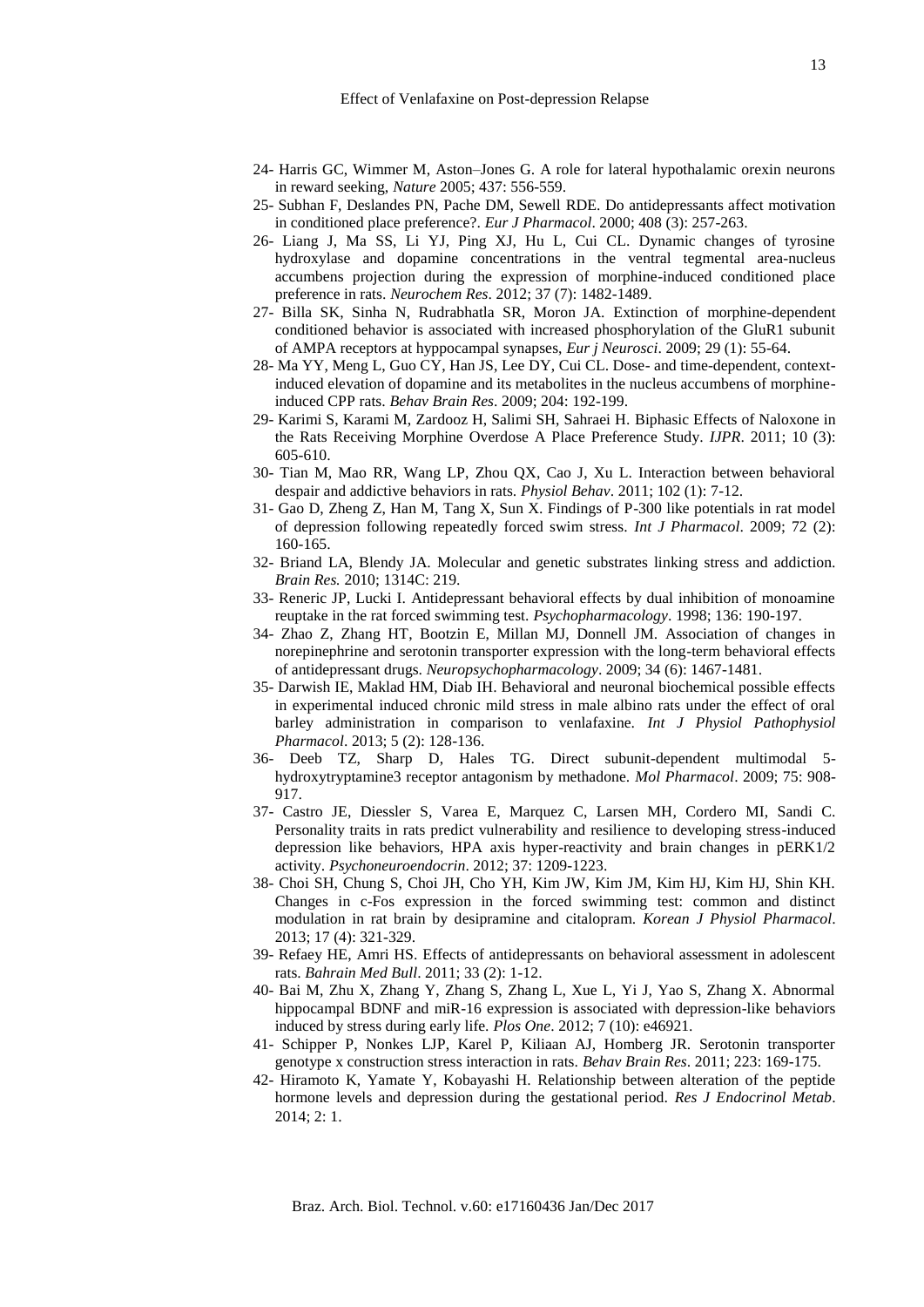- 43- Murphy NP, Lam HA, Maidment NT. A comparison of morphine-induced locomotor activity and mesolimbic dopamine release in C57BL6, 129Sv and DBA2 mice. *J Neurochem*. 2001; 79 (3): 626-635.
- 44- Coelho JE, Alves P, Canas PM, Valadas JS, Shmidt T, Batalha VL, Ferreira DG, Ribeiro JA, Bader M, Cunha RA, do Couto FS, Lopes LV. Overexpression of adenosine A2A receptors in rats: effects on depression, locomotion, and anxiety. *Front Psychiatry*. 2014; 5 (67): 1-8.

Received: February 03, 2016; Accepted: July 14, 2016